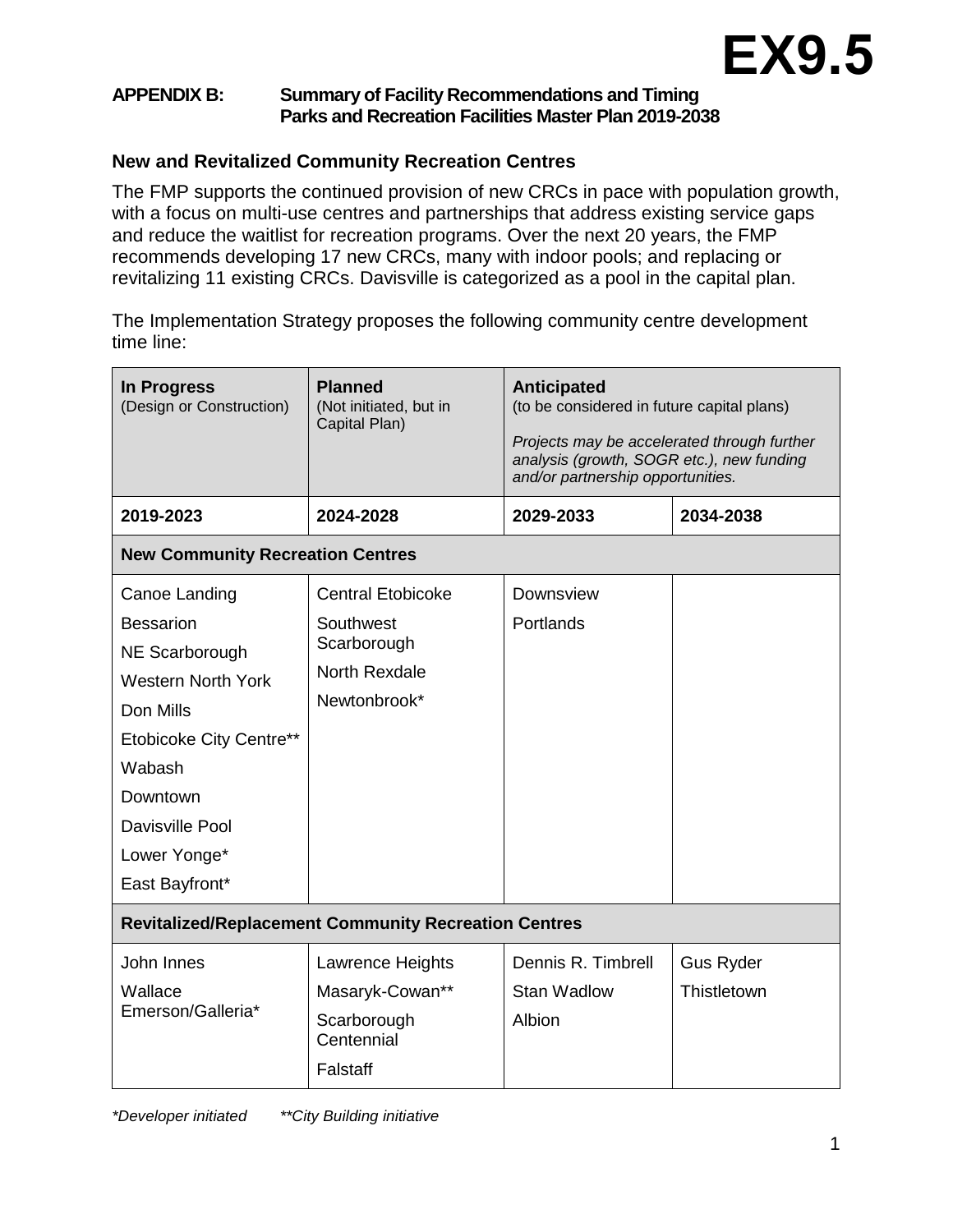## **Indoor Pools**

The Facilities Master Plan recommends 18 new, high-quality pools (that address geographic gaps) and 7 replacement/redeveloped pools, most of which will be realized through the construction, expansion or redevelopment of community recreation centres. The Implementation Strategy proposes pool development or replacement in the following order:

| In Progress<br>(Design or Construction)    | <b>Planned</b><br>(Not initiated, but in<br>Capital Plan) | <b>Anticipated</b><br>(to be considered in future capital plans)                                                              |                      |  |
|--------------------------------------------|-----------------------------------------------------------|-------------------------------------------------------------------------------------------------------------------------------|----------------------|--|
|                                            |                                                           | Projects may be accelerated through further<br>analysis (growth, SOGR etc.), new funding<br>and/or partnership opportunities. |                      |  |
| 2019-2023                                  | 2024-2028                                                 | 2029-2033                                                                                                                     | 2034-2038            |  |
| <b>New Indoor Pools (part of new CRCs)</b> |                                                           |                                                                                                                               |                      |  |
| Don Mills                                  | <b>Central Etobicoke</b>                                  | Downsview                                                                                                                     |                      |  |
| <b>Bessarion</b>                           | Lawrence Heights                                          |                                                                                                                               |                      |  |
| <b>North East</b>                          | Southwest                                                 |                                                                                                                               |                      |  |
| Scarborough                                | Scarborough                                               |                                                                                                                               |                      |  |
| <b>Western North York</b>                  | <b>Waterfront West</b>                                    |                                                                                                                               |                      |  |
| Davisville Pool (stand-<br>alone)          |                                                           |                                                                                                                               |                      |  |
| <b>Etobicoke City Centre**</b>             |                                                           |                                                                                                                               |                      |  |
| Wabash                                     |                                                           |                                                                                                                               |                      |  |
| Lower Yonge*                               |                                                           |                                                                                                                               |                      |  |
| <b>Indoor Pools - Additions</b>            |                                                           |                                                                                                                               |                      |  |
| <b>Wellesley CC</b>                        | North York (west - site<br>to be determined)              | <b>Harrison Pool</b><br>(potential repurpose)<br>Scarborough<br>(central)                                                     | North York (central) |  |
| <b>Replacement Indoor Pools</b>            |                                                           |                                                                                                                               |                      |  |
| Wallace<br>Emerson/Galleria*               | <b>Scadding Court</b>                                     | Dennis R. Timbrell                                                                                                            | <b>Gus Ryder</b>     |  |
| John Innes                                 | Scarborough<br>Centennial                                 | Albion                                                                                                                        |                      |  |
|                                            |                                                           |                                                                                                                               |                      |  |

*\*Developer initiated \*\*City Building initiative*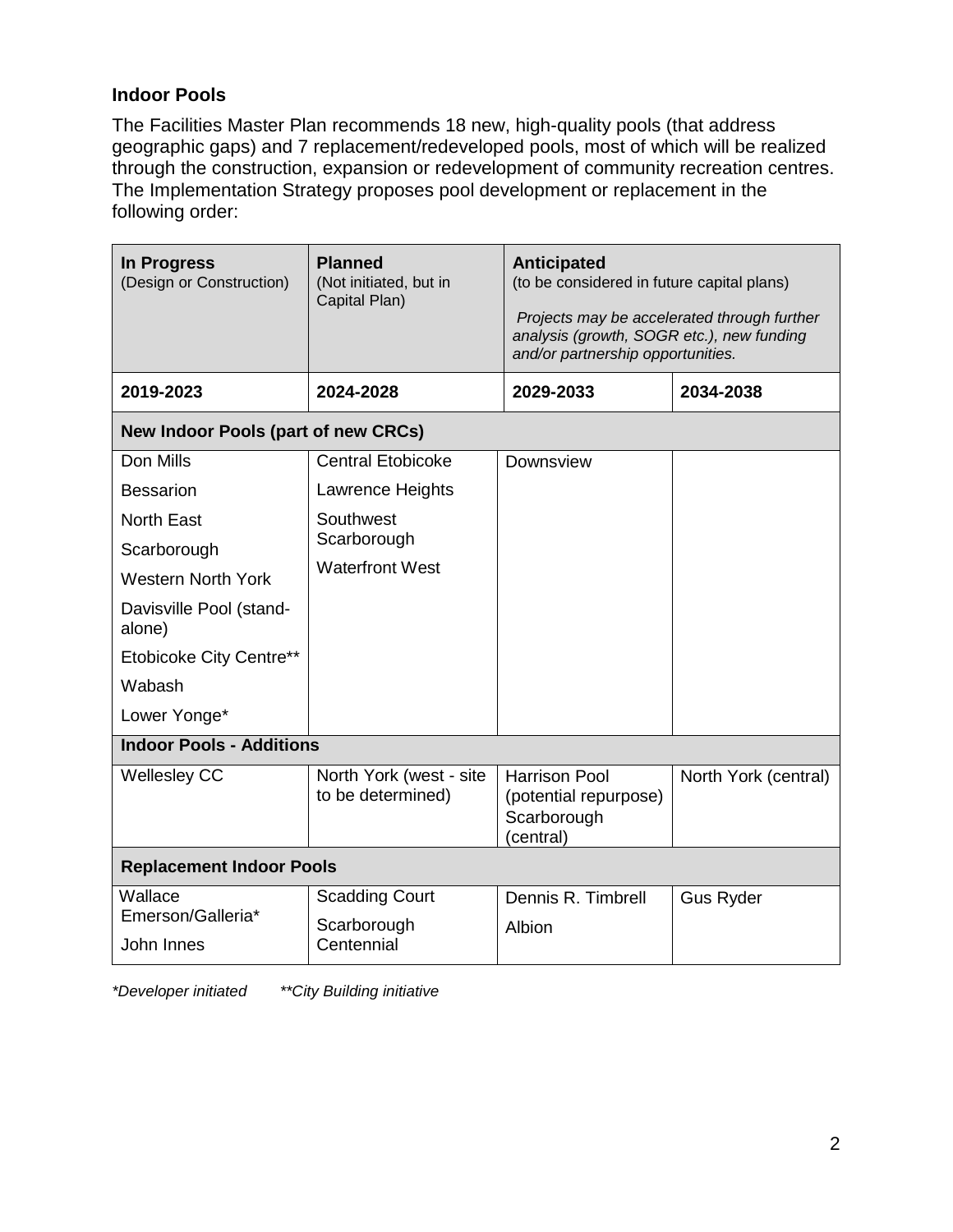## **Gymnasiums and Multi-Purpose Spaces**

The FMP recommends that all new and redeveloped community recreation centres include at least one gymnasium (as well as multipurpose program spaces) with a focus on Class A double gyms and Class B single gyms.

In addition, there are some areas of the City that require improved access to gymnasiums. This will be achieved through additions to large, multi-component and mid-sized centres in Scarborough (two), North York and Etobicoke York.

Multipurpose spaces will accommodate multiple activities for people of all ages and abilities, and may take the form of multi-use rooms, meeting rooms, community kitchens, preschool and youth spaces, and active spaces.

The Implementation Strategy proposes the following timing for gymnasium additions, multi-purpose space expansions and additions:

| In Progress<br>(Design or Construction)          | <b>Planned</b><br>(Not initiated, but in<br>Capital Plan) | <b>Anticipated</b><br>(to be considered in future capital plans)<br>Projects may be accelerated through further<br>analysis (growth, SOGR etc.), new funding<br>and/or partnership opportunities. |                                                        |  |
|--------------------------------------------------|-----------------------------------------------------------|---------------------------------------------------------------------------------------------------------------------------------------------------------------------------------------------------|--------------------------------------------------------|--|
| 2019-2023                                        | 2024-2028                                                 | 2029-2033                                                                                                                                                                                         | 2034-2038                                              |  |
| <b>Gymnasium Addition</b>                        |                                                           |                                                                                                                                                                                                   |                                                        |  |
| Scarborough (central -<br>site to be determined) | Scarborough (north -<br>site to be determined)            | North York (site to<br>be determined)<br>Etobicoke York<br>(site to be<br>determined)                                                                                                             |                                                        |  |
| <b>Multi-Purpose Space</b>                       |                                                           |                                                                                                                                                                                                   |                                                        |  |
| Program Space<br>Expansion (Thorncliffe)         | Program Space<br>Addition: Site(s) to be<br>determined    | Program Space<br>Addition: Site(s) to<br>be determined                                                                                                                                            | Program Space<br>Addition: Site(s) to<br>be determined |  |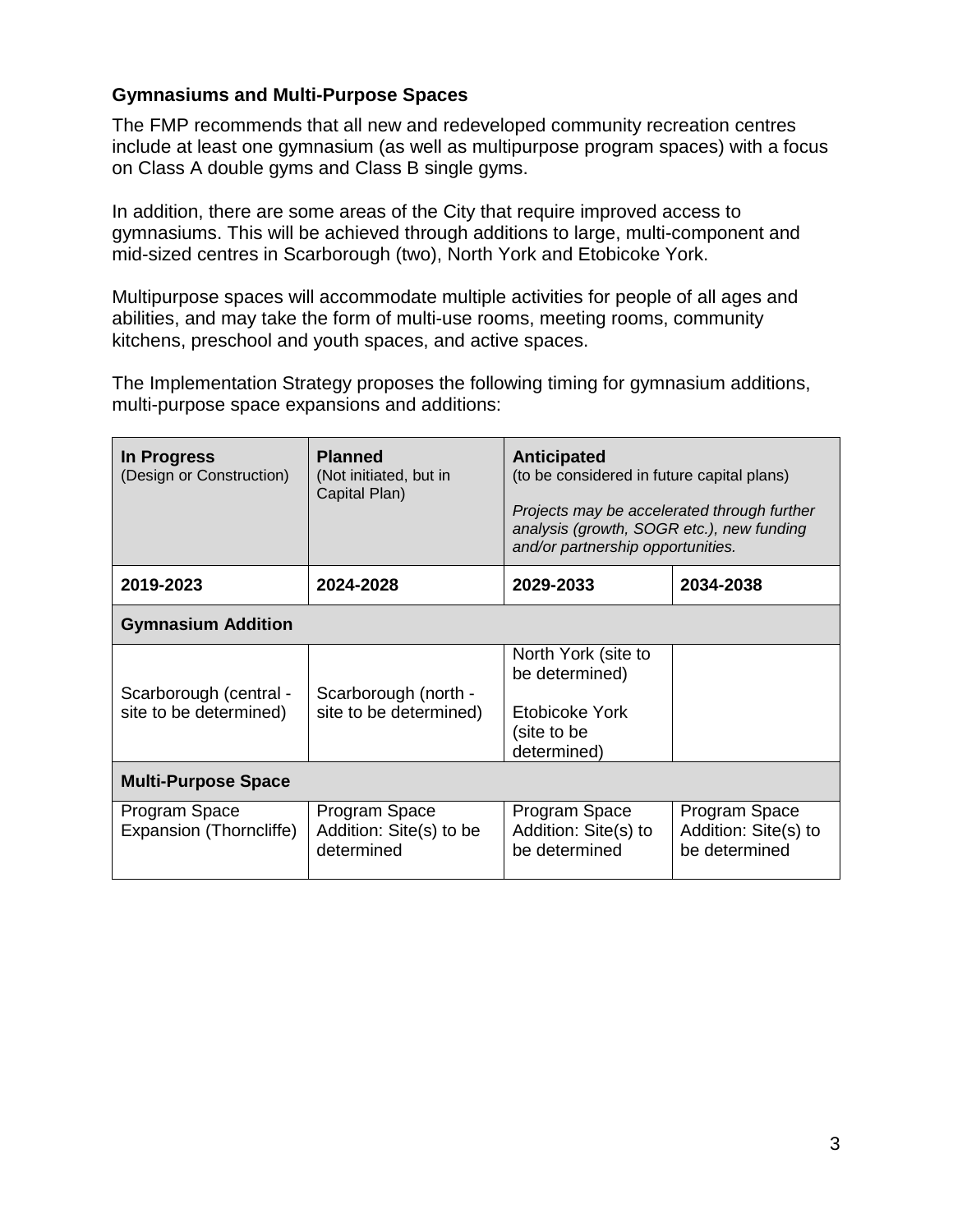## **Arenas**

The FMP sets a target of one ice pad per 50,000 residents (existing and future population). Over the next 20 years, only one additional ice pad will be required. This will be achieved by the proposed Don Mills Civitan Arena replacement and twinning.

As demand for ice sports is evolving, the FMP supports the development of an arena replacement and renewal strategy, and projects that up to three ice pads could be converted to other uses, such as indoor skateparks, without restricting the City-wide supply.

The Implementation Strategy proposes the following arena replacement, addition and repurposing time line:

| In Progress<br>(Design or Construction)      | <b>Planned</b><br>(Not initiated, but in<br>Capital Plan) | <b>Anticipated</b><br>(to be considered in future capital plans)<br>Projects may be accelerated through further<br>analysis (growth, SOGR etc.), new funding<br>and/or partnership opportunities. |                                               |  |
|----------------------------------------------|-----------------------------------------------------------|---------------------------------------------------------------------------------------------------------------------------------------------------------------------------------------------------|-----------------------------------------------|--|
| 2019-2023                                    | 2024-2028                                                 | 2029-2033                                                                                                                                                                                         | 2034-2038                                     |  |
| <b>Arena Replacement/Addition</b>            |                                                           |                                                                                                                                                                                                   |                                               |  |
| Don Mills Civitan (part<br>of Don Mills CRC) | Toronto/East York (site<br>to be determined)              |                                                                                                                                                                                                   | North York (site to<br>be determined)         |  |
| <b>Arena Repurposing</b>                     |                                                           |                                                                                                                                                                                                   |                                               |  |
|                                              | Two single-pad arenas<br>(to be determined)               | One single-pad<br>arena (to be<br>determined)                                                                                                                                                     | One single-pad<br>arena (to be<br>determined) |  |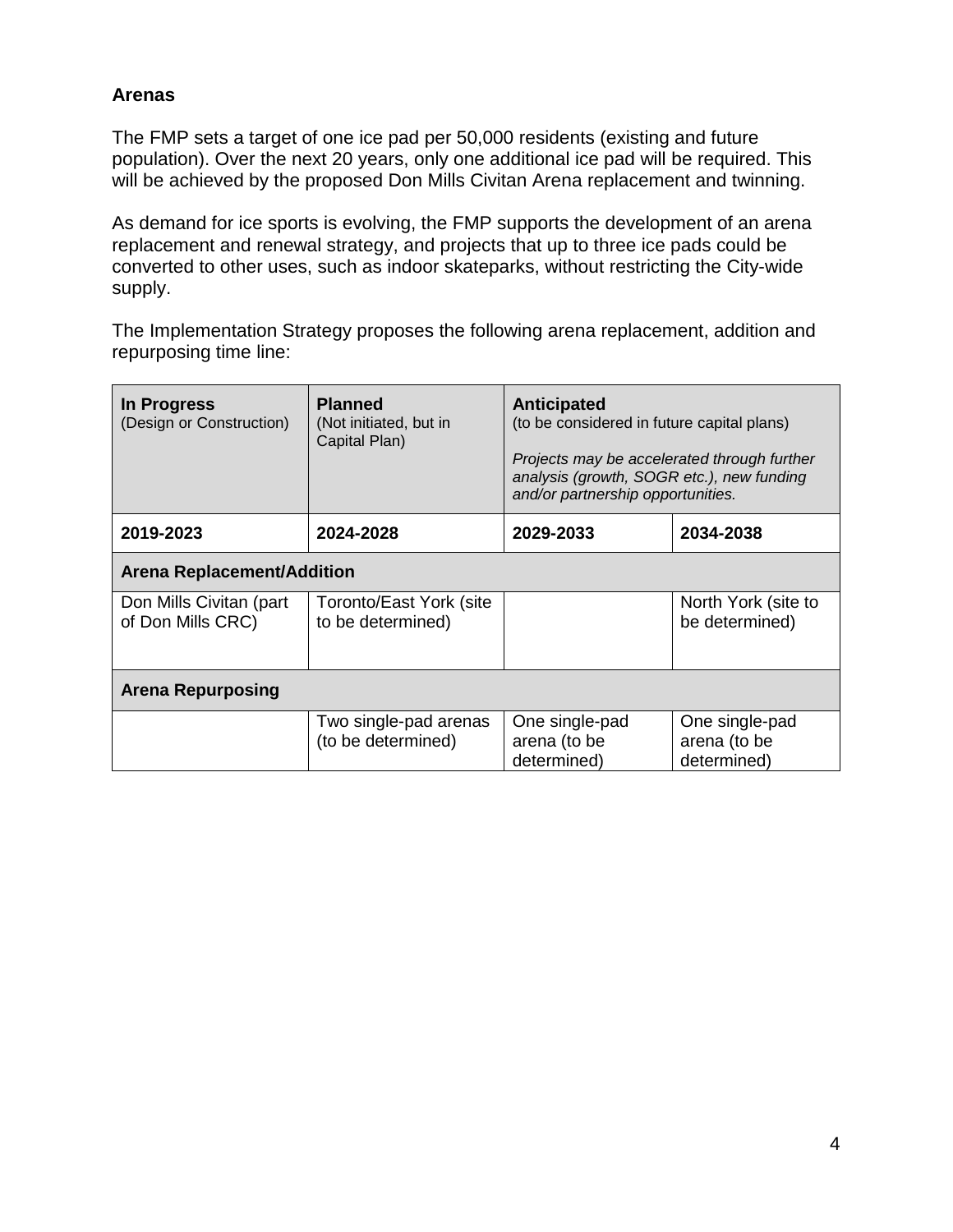# **Outdoor Artificial Ice Rinks (AIRs) and Skating Trails**

The FMP Sets a target of one AIR per 100,000 new residents, representing a need for up to five new AIRs by 2038.

In addition, the FMP recommends two additional skating trails by 2038.

Excluded from these developments are recently-developed AIRs at McCowan District Park and Riverdale Park East, as well as a skating trail at College Park.

| In Progress<br>(Design or Construction) | <b>Planned</b><br>(Not initiated, but in<br>Capital Plan) | <b>Anticipated</b><br>(to be considered in future capital plans)<br>Projects may be accelerated through further<br>analysis (growth, SOGR etc.), new funding<br>and/or partnership opportunities. |                                                                         |
|-----------------------------------------|-----------------------------------------------------------|---------------------------------------------------------------------------------------------------------------------------------------------------------------------------------------------------|-------------------------------------------------------------------------|
| 2019-2023                               | 2024-2028                                                 | 2029-2033                                                                                                                                                                                         | 2034-2038                                                               |
| <b>AIR and Skating Trail</b>            |                                                           |                                                                                                                                                                                                   |                                                                         |
| Ward 6/7 (site to be<br>determined)     |                                                           |                                                                                                                                                                                                   |                                                                         |
| <b>AIR</b>                              |                                                           |                                                                                                                                                                                                   |                                                                         |
|                                         | Ward 21 (site to be<br>determined)                        | Ward 24/25 (site to<br>be determined)                                                                                                                                                             | Ward 3 (site to be<br>determined)<br>Ward 22 (site to be<br>determined) |
| <b>Skating Trail</b>                    |                                                           |                                                                                                                                                                                                   |                                                                         |
|                                         |                                                           | Scarborough (site<br>to be determined)                                                                                                                                                            |                                                                         |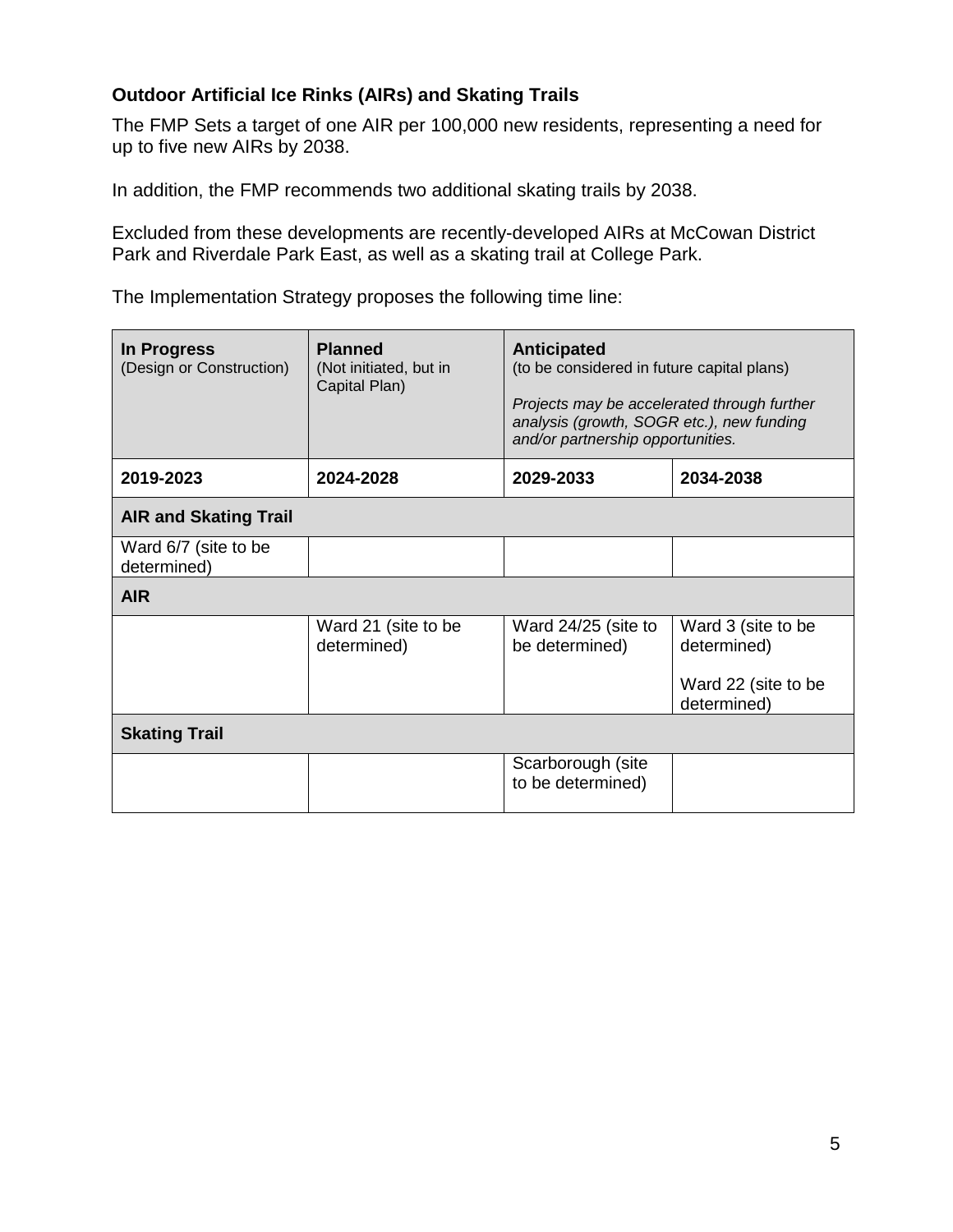#### **Soccer and Multi-Use Fields**

We will strive to meet a provision target of one soccer field and multi-use field per 10,000 residents. The FMP recommends securing public access to 45 new soccer and multi-use fields by 2038 to assist in meeting growth-related needs.

The FMP sets a target of upgrading 10% of all soccer and multi-use fields by 2038 (approximately 32 fields). Upgrades will increase usage potential by the equivalent of six to seven new fields.

The potential to optimize stadium locations (Birchmount, Centennial Park – Etobicoke, Esther Shiner and Allan A. Lamport) for year-round field sport use through seasonal bubbles is also supported by the FMP. To further this initiative, an assessment of partnership options is required, with consideration to public access, cost and feasibility, local impacts and more.

| In Progress<br>(Design or Construction) | <b>Planned</b><br>(Not initiated, but in<br>Capital Plan) | <b>Anticipated</b><br>(to be considered in future capital plans)<br>Projects may be accelerated through further<br>analysis (growth, SOGR etc.), new funding<br>and/or partnership opportunities. |                                                       |  |
|-----------------------------------------|-----------------------------------------------------------|---------------------------------------------------------------------------------------------------------------------------------------------------------------------------------------------------|-------------------------------------------------------|--|
| 2019-2023                               | 2024-2028                                                 | 2029-2033                                                                                                                                                                                         | 2034-2038                                             |  |
| Soccer/Multi-Use Field                  |                                                           |                                                                                                                                                                                                   |                                                       |  |
| 4 new soccer/multi-<br>use fields       | 4 new soccer/multi-<br>use fields                         | New soccer/multi-<br>use fields (to be<br>determined)                                                                                                                                             | New soccer/multi-<br>use fields (to be<br>determined) |  |
| <b>Artificial Turf Field</b>            |                                                           |                                                                                                                                                                                                   |                                                       |  |
| 2 new artificial turf<br>fields         | 2 new artificial turf<br>fields                           |                                                                                                                                                                                                   |                                                       |  |
| <b>Sports Bubble</b>                    |                                                           |                                                                                                                                                                                                   |                                                       |  |
| 1 new sports bubble                     | 1 new sports bubble                                       | New sports<br>bubbles (to be<br>determined)                                                                                                                                                       | New sports<br>bubbles (to be<br>determined)           |  |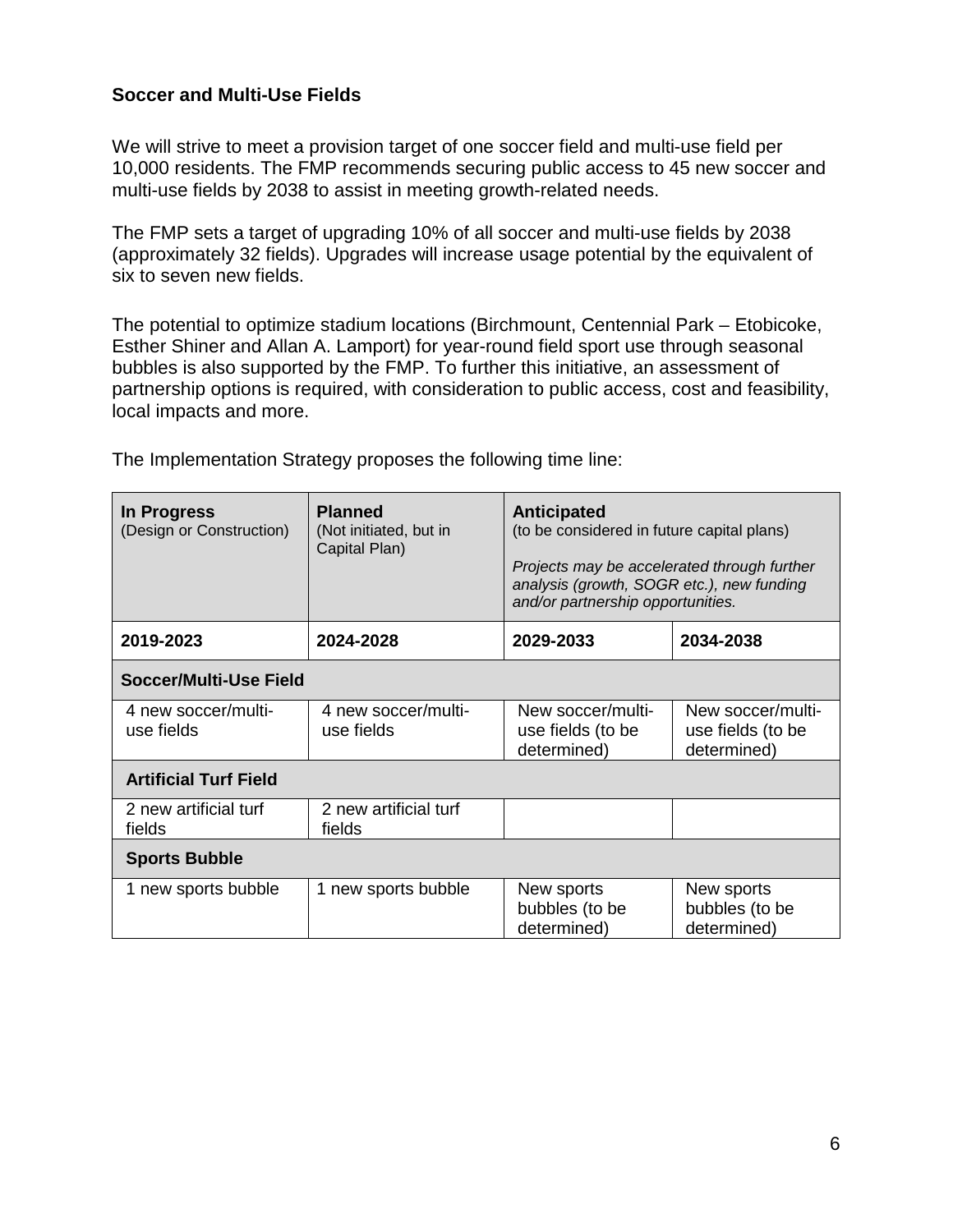### **Ball Diamonds**

Additional ball diamonds are not required as there is a city-wide surplus; however, with growing demand for high quality diamonds, the focus will be on improving existing assets.

The FMP sets a target of upgrading 10% of all ball diamonds by 2038 (approximately 34 diamonds – sites to be determined). Presently 69% of the current supply are Class C diamonds, which are unable to accommodate higher levels of use. Updates will increase usage potential by the equivalent of 10 to 14 diamonds.

#### **Cricket Pitches**

The FMP recommends securing public access to five new cricket pitches by 2038 to assist in meeting growth-related needs. To improve geographic equity, new pitches are required most in Toronto East York and Etobicoke York.

The FMP sets a target of upgrading 10% of all cricket pitches by 2038 (approximately three pitches). Presently 57% of the current supply are Class C pitches, which are unable to accommodate higher levels of use.

| In Progress<br>(Design or Construction) | <b>Planned</b><br>(Not initiated, but in<br>Capital Plan) | <b>Anticipated</b><br>(to be considered in future capital plans)<br>Projects may be accelerated through further<br>analysis (growth, SOGR etc.), new funding<br>and/or partnership opportunities. |                     |  |
|-----------------------------------------|-----------------------------------------------------------|---------------------------------------------------------------------------------------------------------------------------------------------------------------------------------------------------|---------------------|--|
| 2019-2023                               | 2024-2028                                                 | 2029-2033                                                                                                                                                                                         | 2034-2038           |  |
| <b>New Cricket Pitch</b>                |                                                           |                                                                                                                                                                                                   |                     |  |
| 1 new cricket pitch                     | 1 new cricket pitch                                       | 2 new cricket<br>pitches                                                                                                                                                                          | 1 new cricket pitch |  |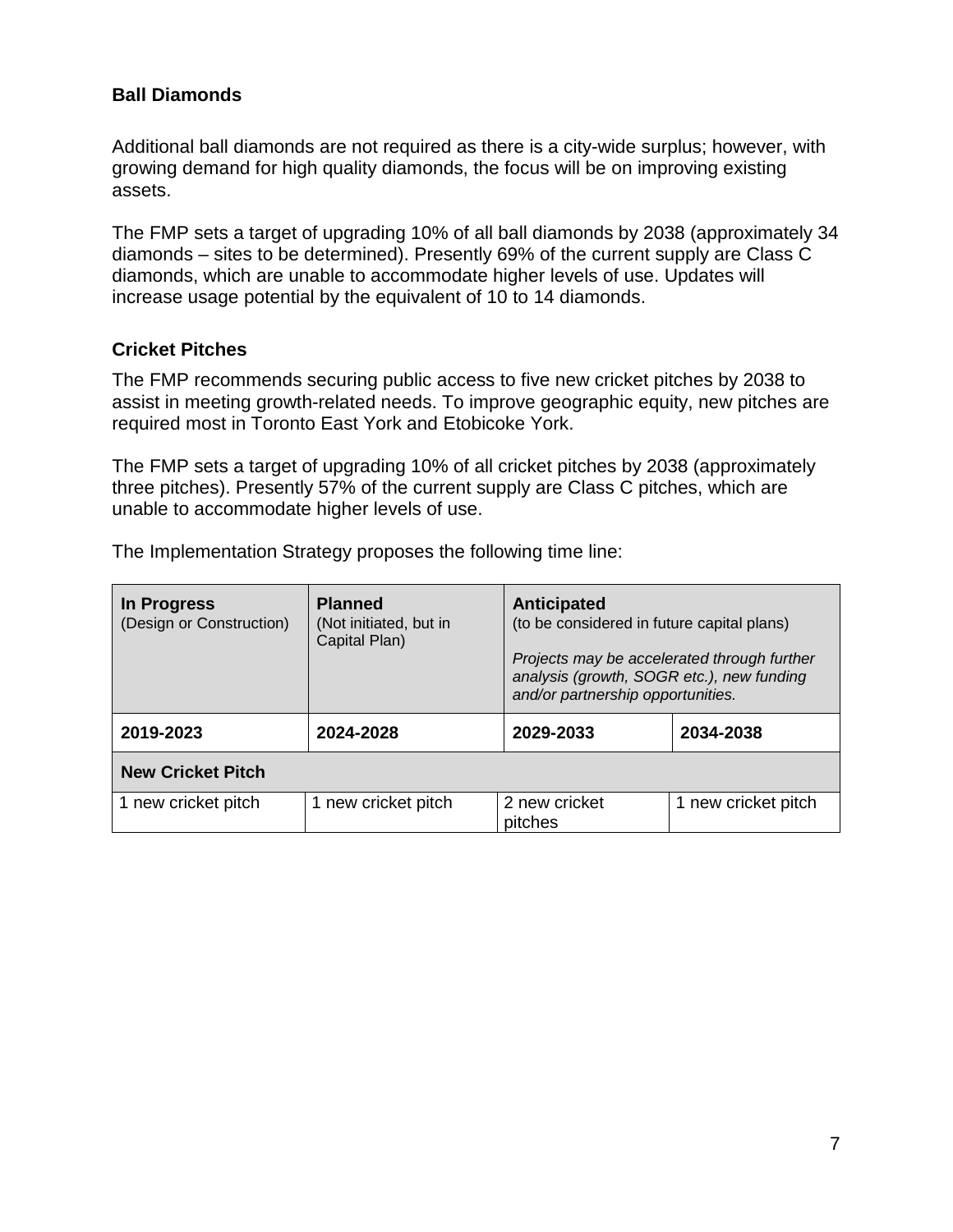## **Outdoor Pools**

Additional outdoor pool locations are not recommended, however, the FMP recommends a pool enhancement and replacement program to improve the quality and longevity of these facilities and their support structures.

Most of the City's outdoor pools were built decades ago and are aging, creating barriers to wider use. Nearly two-thirds of the City's outdoor pools are not accessible and many do not offer a modern aquatic experience. A focus will be placed on undertaking accessibility upgrades and modernization initiatives at selected sites within higher needs areas.

The Implementation Strategy proposes the following time line for outdoor pool replacements:

| In Progress<br>(Design or Construction) | <b>Planned</b><br>(Not initiated, but in<br>Capital Plan) | <b>Anticipated</b><br>(to be considered in future capital plans)<br>Projects may be accelerated through further<br>analysis (growth, SOGR etc.), new funding<br>and/or partnership opportunities. |                       |
|-----------------------------------------|-----------------------------------------------------------|---------------------------------------------------------------------------------------------------------------------------------------------------------------------------------------------------|-----------------------|
| 2019-2023                               | 2024-2028                                                 | 2029-2033                                                                                                                                                                                         | 2034-2038             |
| <b>Outdoor Pool Replacements</b>        |                                                           |                                                                                                                                                                                                   |                       |
|                                         | Alexandra                                                 | Stan Wadlow                                                                                                                                                                                       | <b>Irving Chapley</b> |
|                                         | Leaside                                                   | Wedgewood                                                                                                                                                                                         | Glen Long             |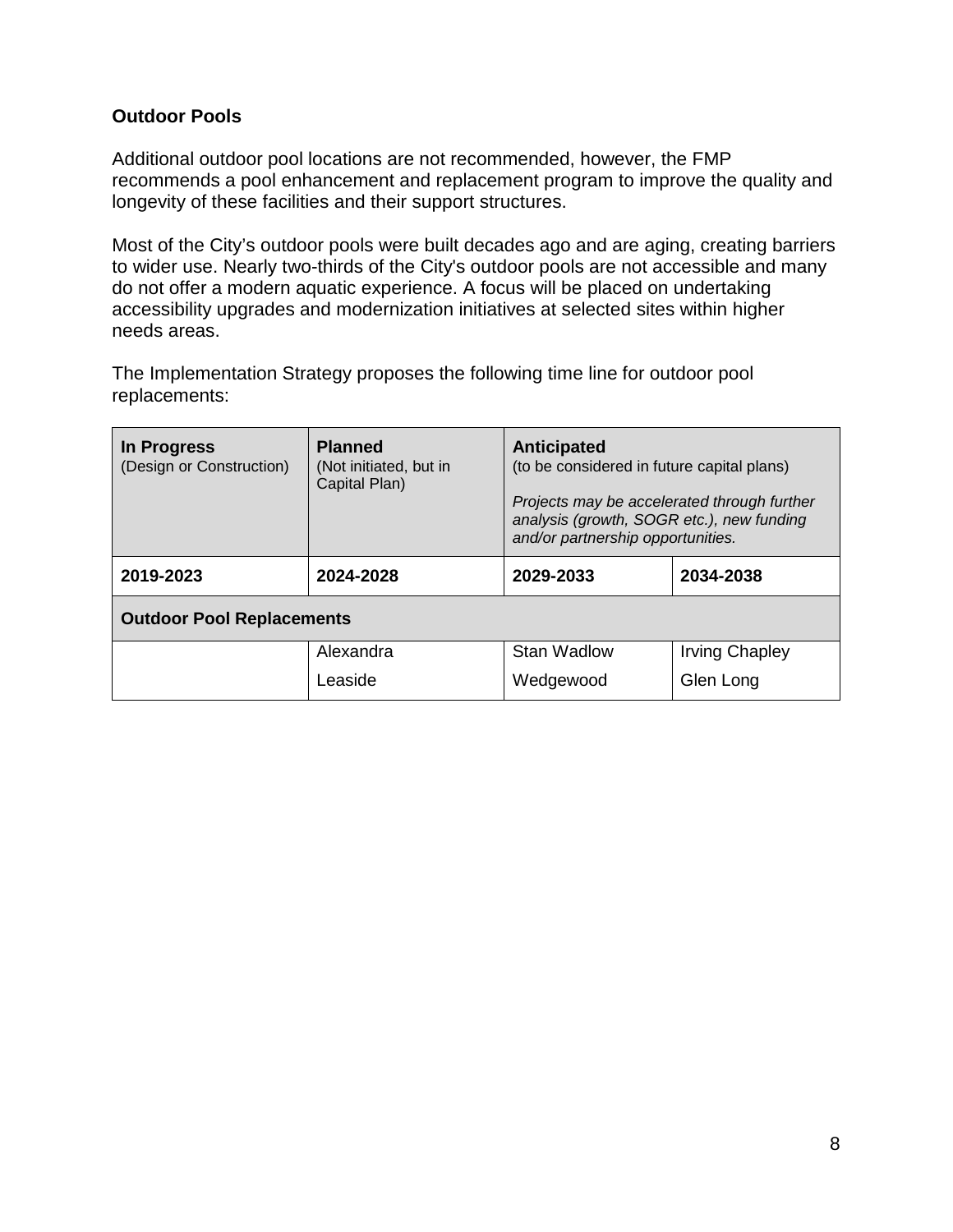# **Splash Pads and Wading Pools**

The FMP recommends 20 new waterplay facilities to meet future needs within gap and growth areas. Ten of these projects will be achieved through new development. Recent additions to the supply have addressed two of these, and 10 more have been addressed through the conversion of wading pools. Splash pad expansion and replacement in growth areas will be prioritized, where feasible.

No additional wading pools have been recommended. Over time, many will be converted to splash pads (or other in-demand uses) or removed from the inventory through attrition. The FMP recommends the development of a strategy to renew select wading pool locations, including the addition of water features and shade to enhance the participant experience.

| In Progress<br>(Design or Construction)       | <b>Planned</b><br>(Not initiated, but in<br>Capital Plan) | <b>Anticipated</b><br>(to be considered in future capital plans)<br>Projects may be accelerated through further<br>analysis (growth, SOGR etc.), new funding<br>and/or partnership opportunities. |           |
|-----------------------------------------------|-----------------------------------------------------------|---------------------------------------------------------------------------------------------------------------------------------------------------------------------------------------------------|-----------|
| 2019-2023                                     | 2024-2028                                                 | 2029-2033                                                                                                                                                                                         | 2034-2038 |
| <b>New Splash Pad</b>                         |                                                           |                                                                                                                                                                                                   |           |
| Ward 24 (site to be<br>determined)            | Ward 16 (site to be<br>determined)                        | Ward 2 (site to be<br>determined)                                                                                                                                                                 |           |
| Ward 3 (site to be<br>determined)             | Ward 23 (site to be<br>determined)                        | Ward 1 (site to be<br>determined)                                                                                                                                                                 |           |
| Ward 5 (Maple Leaf<br>Park)                   | Ward 2 (site to be<br>determined)                         | Ward 17 (site to be<br>determined)                                                                                                                                                                |           |
|                                               | Ward 6 site to be<br>determined)                          |                                                                                                                                                                                                   |           |
|                                               | Ward 15 (site to be<br>determined)                        |                                                                                                                                                                                                   |           |
| <b>Wading Pool Conversion</b>                 |                                                           |                                                                                                                                                                                                   |           |
| <b>Fred Hamilton</b><br><b>Ravina Gardens</b> | Ward 11 (site to be<br>determined)                        | Ward 21 (site to be<br>determined)                                                                                                                                                                |           |
| <b>Centre Island West</b>                     | Ward 8 (site to be<br>determined)                         | Ward 2 (site to be<br>determined)                                                                                                                                                                 |           |
|                                               |                                                           | Ward 15 (site to be<br>determined)                                                                                                                                                                |           |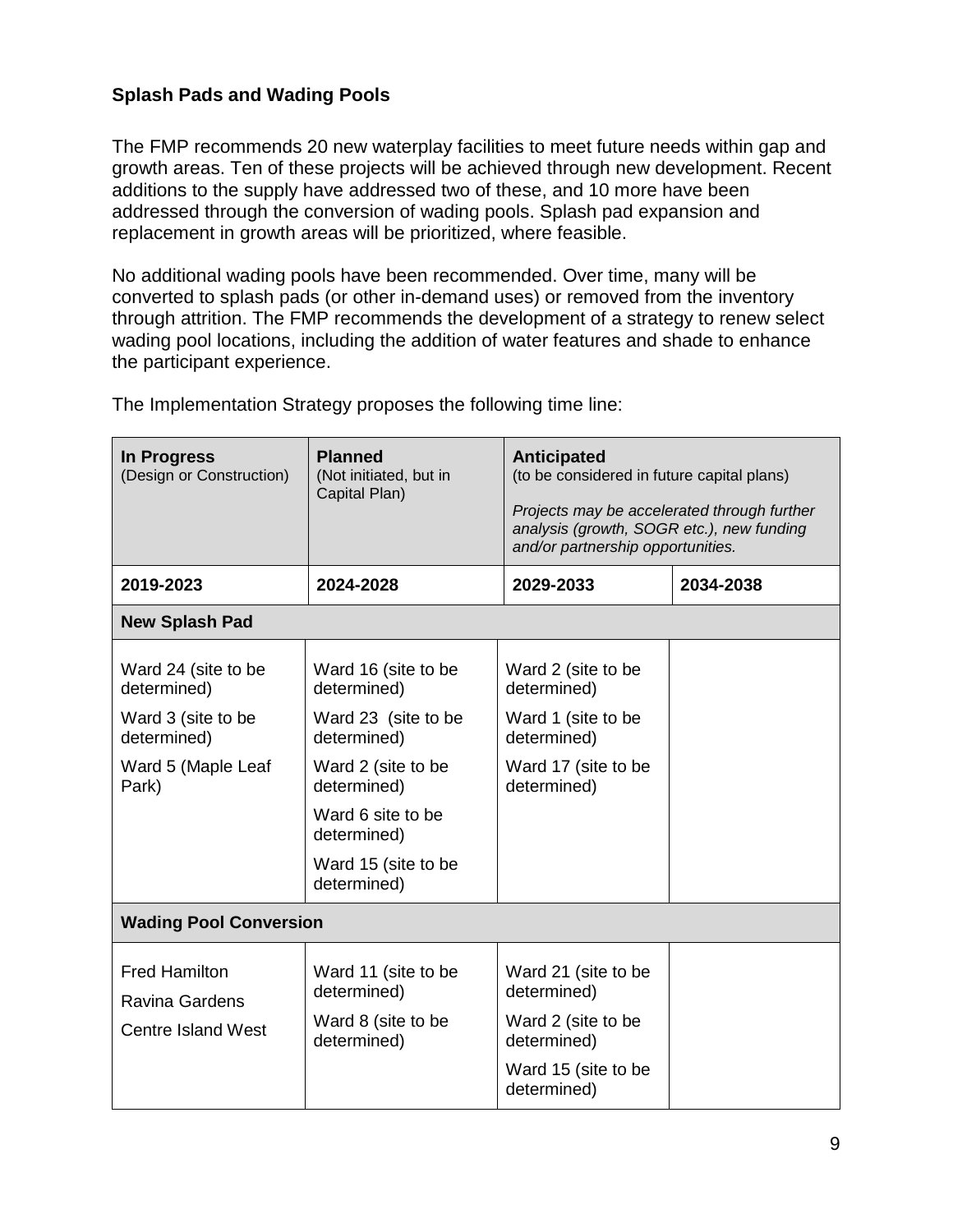## **Tennis and Pickleball Courts**

Across most of the city, the provision of tennis courts is sufficient. The FMP recommends a focus on improving existing courts, either through repairs and redevelopment or conversion to other uses. A strategy to prioritize investment is recommended.

For areas that are currently without adequate access to tennis courts, the FMP identifies the need for up to 20 new courts over the next 20 years. New court development should generally be offset by court conversions that allow surplus courts to be transformed into other uses.

In addition, the FMP allows for the expansion of club court locations where feasible and supported by membership levels. A clubhouse renewal and development strategy is recommended.

| In Progress<br>(Design or Construction)                                                                              | <b>Planned</b><br>(Not initiated, but in<br>Capital Plan)                      | <b>Anticipated</b><br>(to be considered in future capital plans)<br>Projects may be accelerated through further<br>analysis (growth, SOGR etc.), new funding<br>and/or partnership opportunities. |                                                                                       |
|----------------------------------------------------------------------------------------------------------------------|--------------------------------------------------------------------------------|---------------------------------------------------------------------------------------------------------------------------------------------------------------------------------------------------|---------------------------------------------------------------------------------------|
| 2019-2023                                                                                                            | 2024-2028                                                                      | 2029-2033                                                                                                                                                                                         | 2034-2038                                                                             |
| <b>Tennis Courts (2 to 4)</b>                                                                                        |                                                                                |                                                                                                                                                                                                   |                                                                                       |
| Ward 22/23 (site to be<br>determined)<br>Ward 11 (site to be<br>determined)<br>Ward 10/11 (site to be<br>determined) | Ward 23/24 (site to be<br>determined)<br>North York (site to be<br>determined) | Scarborough (site<br>to be determined)<br><b>Toronto East York</b><br>(site to be<br>determined)<br>Etobicoke York<br>(site to be<br>determined)                                                  | Etobicoke York<br>(site to be<br>determined)<br>North York (site to<br>be determined) |
| <b>Tennis Court Clubhouse</b>                                                                                        |                                                                                |                                                                                                                                                                                                   |                                                                                       |
| 1 (site to be<br>determined)                                                                                         |                                                                                | 1 (site to be<br>determined)                                                                                                                                                                      |                                                                                       |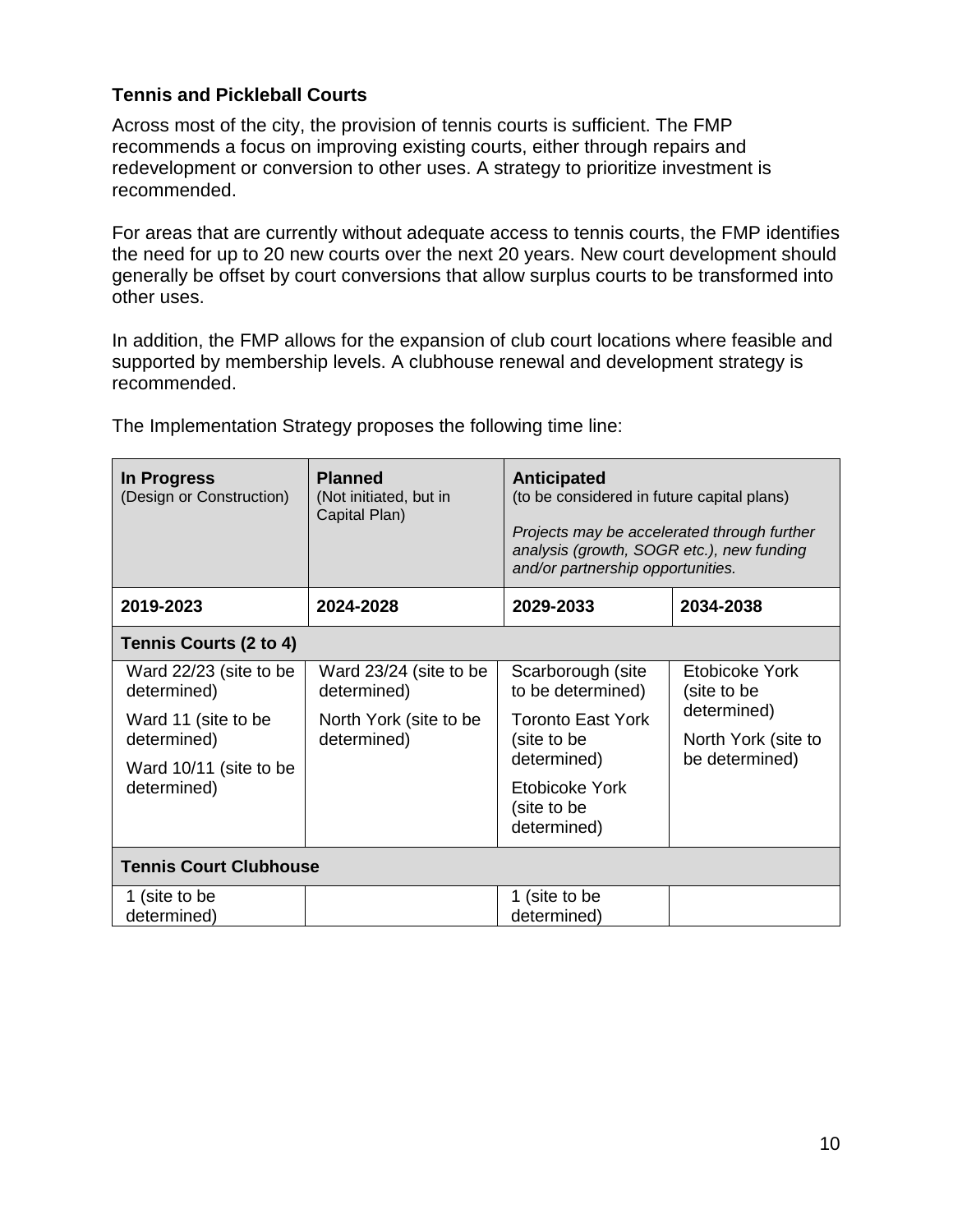# **Basketball Courts**

The FMP supports expanded provision of outdoor basketball courts. A total of 30 new courts are recommended over the next 20 years, with a focus on addressing existing gaps, growth and accessible opportunities for people of all abilities and across all communities.

| In Progress<br>(Design or Construction) | <b>Planned</b><br>(Not initiated, but in<br>Capital Plan) | <b>Anticipated</b><br>(to be considered in future capital plans)<br>Projects may be accelerated through further<br>analysis (growth, SOGR etc.), new funding<br>and/or partnership opportunities. |                                                  |
|-----------------------------------------|-----------------------------------------------------------|---------------------------------------------------------------------------------------------------------------------------------------------------------------------------------------------------|--------------------------------------------------|
| 2019-2023                               | 2024-2028                                                 | 2029-2033                                                                                                                                                                                         | 2034-2038                                        |
| <b>New Outdoor Basketball Courts</b>    |                                                           |                                                                                                                                                                                                   |                                                  |
| Ward 2 (site to be<br>determined)       | Ward 2 (site to be<br>determined)                         | 7 to 8 new courts<br>(sites to be<br>determined)                                                                                                                                                  | 7 to 8 new courts<br>(sites to be<br>determined) |
| Ward 19 (site to be<br>determined)      | Ward 23 (site to be<br>determined)                        |                                                                                                                                                                                                   |                                                  |
| Ward 24 (site to be<br>determined)      | Ward 4 (site to be<br>determined)                         |                                                                                                                                                                                                   |                                                  |
| Ward 3 (site to be<br>determined)       | Ward 18 (site to be<br>determined)                        |                                                                                                                                                                                                   |                                                  |
| Ward 12 (site to be<br>determined)      | Ward 6 (site to be<br>determined)                         |                                                                                                                                                                                                   |                                                  |
| Ward 22 (site to be<br>determined)      | 3 additional courts<br>(sites to be                       |                                                                                                                                                                                                   |                                                  |
| Ward 16 (site to be<br>determined)      | determined)                                               |                                                                                                                                                                                                   |                                                  |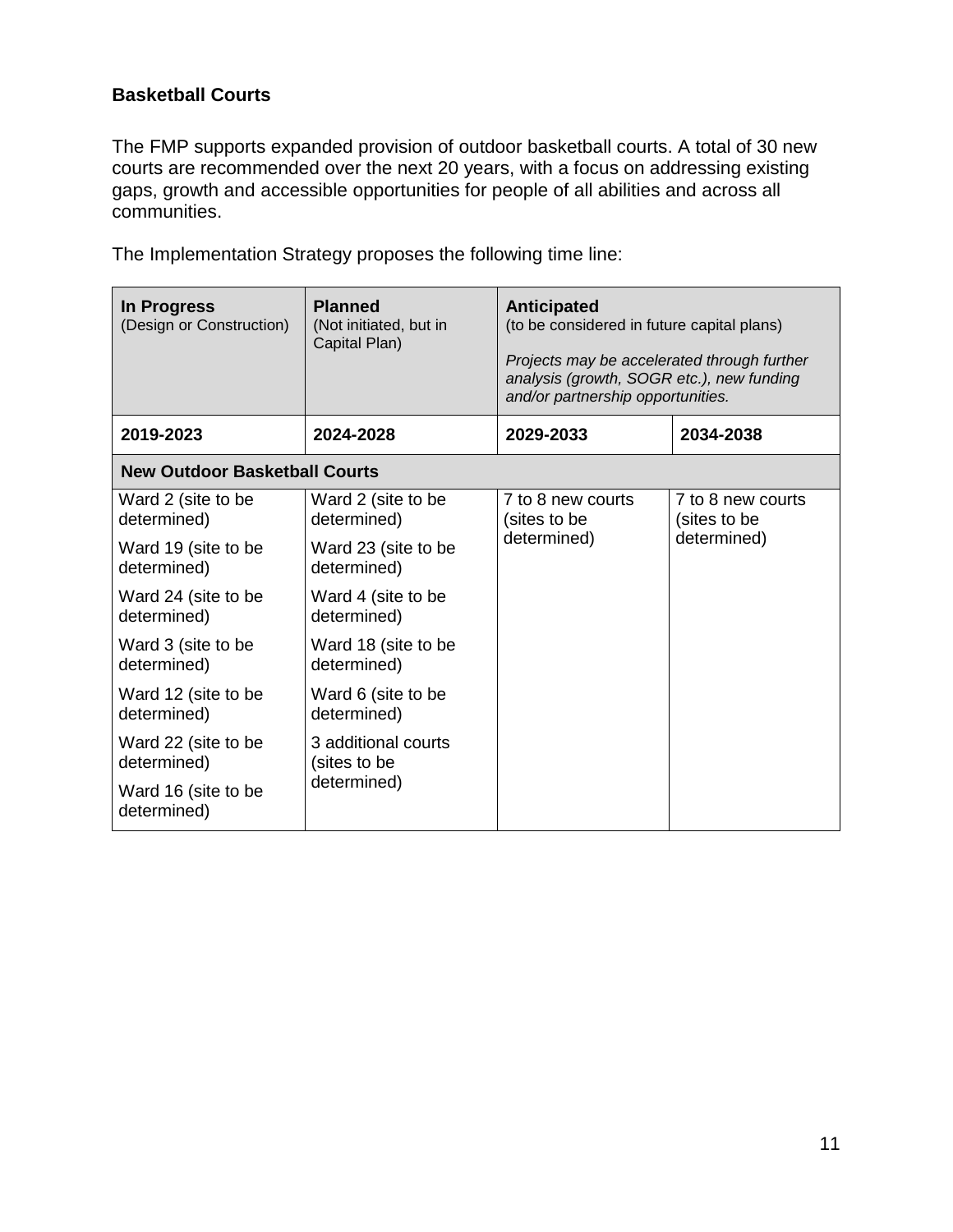## **Skateparks and Bike Parks**

Using the City's Skateboard Strategy as a guide, the FMP identifies the need for four additional community-level skateparks - one in each district; and up to 18 skate spots – small-scale skateable features – within smaller gap and growth areas across Toronto.

The FMP recommends the development of a minimum of one bike park as well as smaller bike park features – similar to skate spots – within existing or new parks.

Opportunities to support year-round indoor skateboarding through repurposed arenas will be evaluated further as prospects arise.

**In Progress** (Design or Construction) **Planned** (Not initiated, but in Capital Plan) **Anticipated** (to be considered in future capital plans) *Projects may be accelerated through further analysis (growth, SOGR etc.), new funding and/or partnership opportunities.* **2019-2023 2024-2028 2029-2033 2034-2038 Community Skatepark** Fundy Bay Park - **Scarborough** Neilson Park - **Scarborough** Ward 6/18 (site to be determined) Ward 20/24 (site to be determined) Ward 11/12 (site to be determined) Ward 2 (site to be determined)

| <b>Skate Spots</b>                             |                                                    |                               |                               |
|------------------------------------------------|----------------------------------------------------|-------------------------------|-------------------------------|
| 5 sites (to be<br>determined)                  | 6 sites (to be<br>determined)                      | 4 sites (to be<br>determined) | 3 sites (to be<br>determined) |
| <b>Bike Park</b>                               |                                                    |                               |                               |
| 2 sites - local features<br>(to be determined) | $Scarborough -$<br>Community (to be<br>determined) |                               |                               |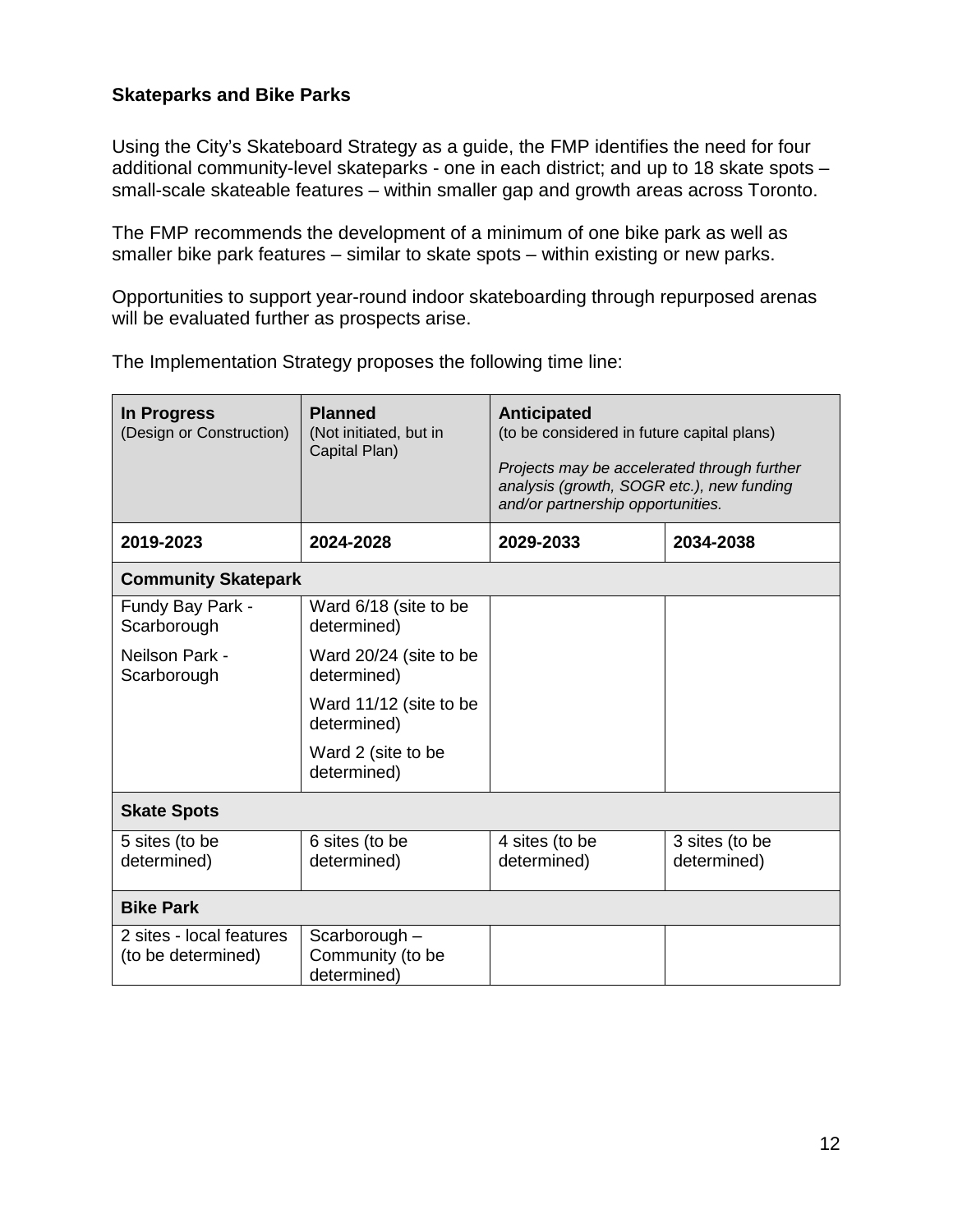# **Dogs Off-Leash Areas (DOLAs)**

The FMP found that the distribution of dog off-leash areas (DOLAs) is effective in higher density areas. It does not establish a provision target but recommends continued use of the criteria contained in the City's People, Dogs and Parks Off-leash Policy to evaluate the establishment of new DOLAs.

To maximize investments, a greater focus will be placed on improvements to existing DOLAs.

The Implementation Strategy proposes the following time line:

| In Progress<br>(Design or Construction) | <b>Planned</b><br>(Not initiated, but in<br>Capital Plan) | <b>Anticipated</b><br>(to be considered in future capital plans)<br>Projects may be accelerated through further<br>analysis (growth, SOGR etc.), new funding<br>and/or partnership opportunities. |                                       |
|-----------------------------------------|-----------------------------------------------------------|---------------------------------------------------------------------------------------------------------------------------------------------------------------------------------------------------|---------------------------------------|
| 2019-2023                               | 2024-2028                                                 | 2029-2033                                                                                                                                                                                         | 2034-2038                             |
| Dog Off-Leash Areas (DOLAs)             |                                                           |                                                                                                                                                                                                   |                                       |
| 1 DOLA (site to be<br>determined)       | 2 DOLAs (sites to be<br>determined)                       | New DOLAs (sites<br>to be determined)                                                                                                                                                             | New DOLAs (sites<br>to be determined) |

## **Sport Bubbles**

Sports bubbles (or domes) are becoming more common in Toronto as demand rises for year-round turf sport and tennis facilities. These facilities can be seasonal and are more flexible than permanent structures, but do not offer the same comforts and reliability as traditional construction.

In Toronto, these facilities are principally provided by the private sector, high schools and post-secondary institutions. The City's current involvement with sport domes includes agreements with tennis bubble operators and the winter enclosure of the Lamport Stadium turf field. The Park Lawn rink and outdoor rink adjacent to Ted Reeve Arena are also bubbled to allow for indoor ice activities during the winter.

In the future, seasonal sports bubbles may be pursued for selected outdoor soccer fields (Birchmount, Centennial Park – Etobicoke, Esther Shiner and Allan A. Lamport Stadiums) and tennis courts, where appropriate, to maximize resources and accommodate year-round use.

Partnerships will be considered for the operation of sport bubbles, with an emphasis on affordable community access. Criteria will be established to guide decisions relating to sport bubble site selection, funding, operation and partnerships.